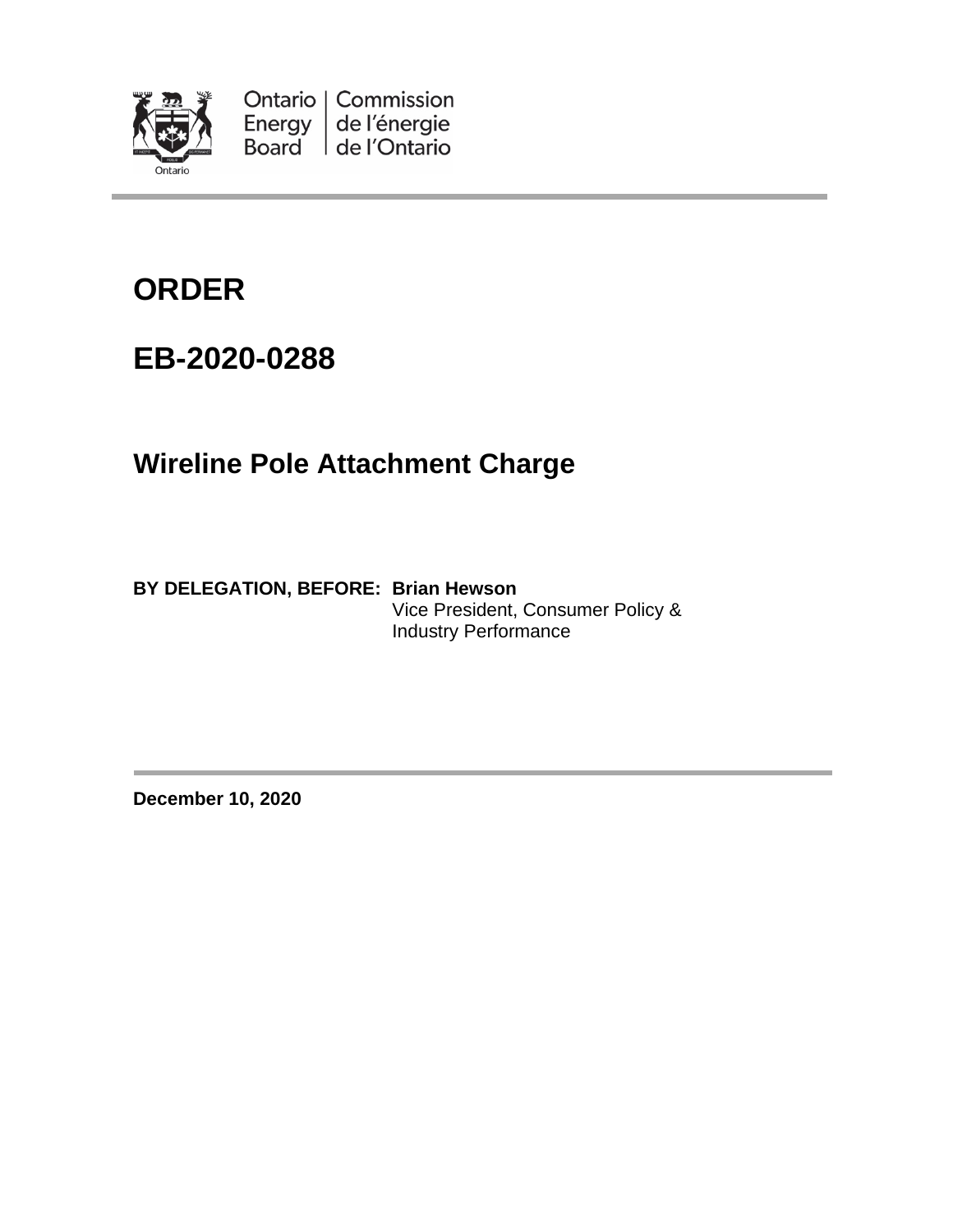#### **BACKGROUND AND SUMMARY**

On March 22, 2018, the Ontario Energy Board (OEB) issued the *[Report of the Ontario](https://www.oeb.ca/sites/default/files/report-pole-attachment-20180322.pdf)  [Energy Board: Wireline Pole Attachment Charges](https://www.oeb.ca/sites/default/files/report-pole-attachment-20180322.pdf)* (Report) which established a province-wide charge to be applied by licensed electricity distributors for wireline telecom attachments to their distribution poles.

The Report set the charge at \$43.63 annually per attacher, effective January 1, 2019, to be adjusted each year by the OEB's inflation factor. (As a transitional measure, the Report set the charge for September 1, 2018 to December 31, 2018 at \$28.09.) As a result of the inflationary adjustment for January 1, 2020, the charge is currently \$44.50.[1](#page-1-0)

Several telecom carriers appealed the Report to the Divisional Court. On November 2, [2](#page-1-1)020, the Court dismissed the appeal.<sup>2</sup> Although the Court concluded that the process for updating the charge was fair, it also identified that there should have been an Order embodying the new charge: "No submission was made, nor would it be reasonable to propose that the increase in the province wide charge is rendered a nullity by this omission, but an Order should be issued."[3](#page-1-2)

The OEB is therefore issuing this Order, which embodies the pole attachment charge that was established by the OEB in the Report and subsequently adjusted for January 1, 2019 and January 1, 2020. No action needs to be taken by distributors to implement this aspect of the Order, which simply addresses the omission identified by the Court.

This Order also addresses the inflationary adjustment to the charge for 2021. The adjustment is normally a mechanistic exercise (i.e., simply a matter of multiplying the charge by the inflation factor for the following year). This year, however, there is an additional consideration. On October 1, 2020, the Minister of Energy, Northern Development and Mines sent a [mandate letter](https://www.oeb.ca/sites/default/files/mandate-letter-minister-to-oeb-chair-20201001.pdf) to the Chair of the OEB's Board of Directors. One of the organizational priorities identified in the mandate letter is to "Consider pole attachment policy in the context of opportunities to better serve areas that are currently underserved."

<span id="page-1-0"></span><sup>1</sup> OEB [letter](http://www.rds.oeb.ca/HPECMWebDrawer/Record/660512/File/document) to distributors, November 28, 2019.

<span id="page-1-2"></span><span id="page-1-1"></span><sup>2</sup> *Rogers Communications Canada Inc. v. Ontario Energy Board*, 2020 ONSC 6549. The appellants have brought a motion for leave to appeal the Divisional Court's decision to the Court of Appeal for Ontario. <sup>3</sup> *Ibid.*, para. 47.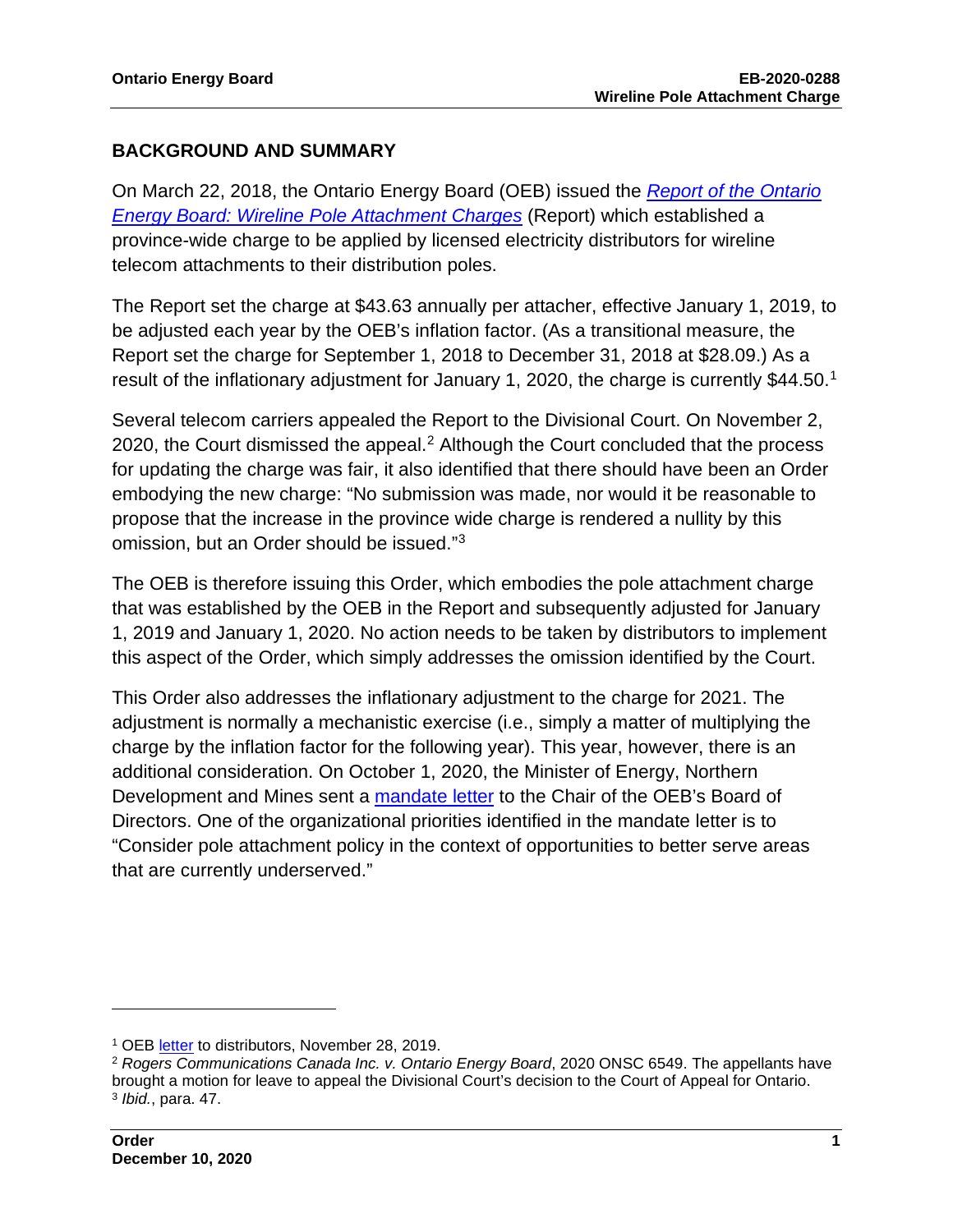The OEB is currently considering how to best move forward with this priority and expects to provide more information in the new year. In the meantime, the OEB has determined that the inflationary adjustment for 2021 (which, applying the inflation factor of 2.2% would have resulted in an increase to \$45.48) will be suspended. The current charge of \$44.50 will remain in effect as of January 1, 2021 on an interim basis, until further notice.

This approach will provide the OEB with flexibility to determine the next steps in pursuing the initiative referred to in the mandate letter. In the event that a change to the charge is the outcome, having an interim charge will avoid the need to make more than one update to the charge in the same year, while still allowing distributors an opportunity to true up any material differences in pole attachment revenue in the future. The OEB will consider the need for a variance account in due course if needed following completion of the initiative referred to in the mandate letter.

To be clear, this Order does not affect any distributor that has an approved distributorspecific wireline pole attachment charge other than the province-wide charge that has been set and adjusted in accordance with the Report.

This Order is being issued under delegated authority without a hearing pursuant to section 6 of the *Ontario Energy Board Act, 1998*.

### **IT IS ORDERED THAT:**

- 1. The province-wide wireline pole attachment charge set by the OEB in the March 22, 2018 *Report of the Ontario Energy Board: Wireline Pole Attachment Charges* and adjusted thereafter is:
	- **\$28.09** per attacher per year per pole, from September 1, 2018 to December 31, 2018
	- **\$43.63** per attacher per year per pole, from January 1, 2019 to December 31, 2019, to be adjusted annually by the OEB-approved inflation factor commencing January 1, 2020
	- **\$44.50** per attacher per year per pole, from January 1, 2020 to December 31, 2020 (as a result of the inflationary adjustment for January 1, 2020)